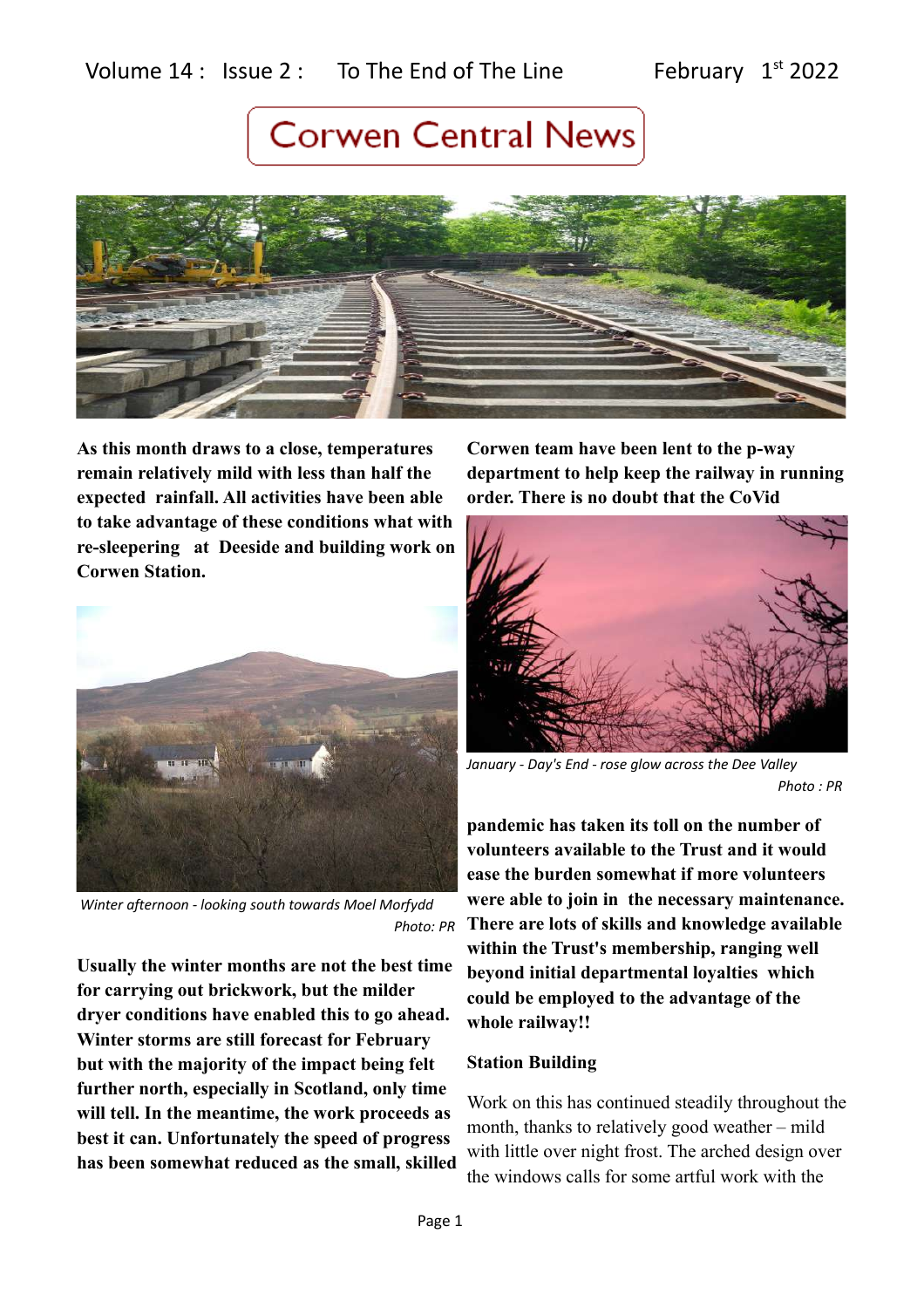brick saw to produce bricks to the correct size. The not and are subject to a new "*Fit me out appeal*" accompanying photos show the results of the cutting process.



*Thin brick course across the top of the window arch Photo: PR*

Naturally this does take time and reduces the speed of the brick laying somewhat. Once the arches have been covered some speedier straight courses can be laid.



*Ready for the last brick over the arch Photo: PR* 

At the same time, the internal walls of the toilet block are growing. Although materials for the shell cable conduit making its way into the box in of the building are available on site, the fittings are

(see below).

## **Still Boxing**

With the completion of the external fabric of the signal box, attention has now turned to preparing the internal woodwork for painting and fitting out. Readers may recall (CCNL passim) that a considerable amount of effort has already gone into replacing corner posts and support posts for the signal box veranda and doorway now allowing time to get on with the rest of the wood work, Volunteers Tony Warren, Paul Wynne, Peter and Jean Neve have now stripped most of the original paint off the interior back wall revealing the



*With old paint removed original wood still in excellent condition Photo : PR*

 majority of the panels to be in excellent condition – solid and free of rot, which is quite remarkable considering it is likely to have been nearly 40 years ago when in BR service that the box received a coat of paint!! Photographs show the prepared wood, undercoat and some electrical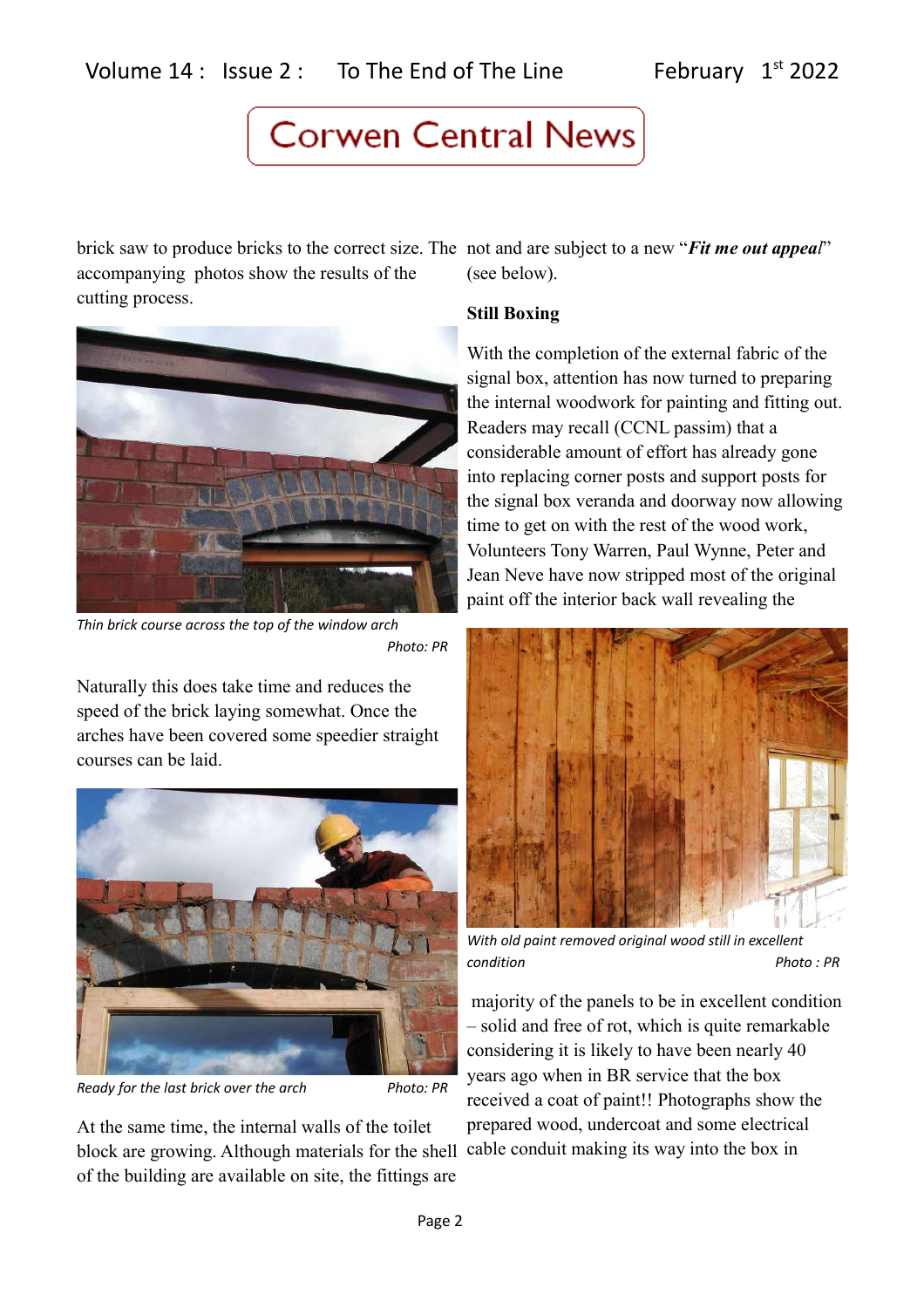# Volume  $14$  : Issue 2 : To The End of The Line February  $1^{st}$  2022

# **Corwen Central News**

preparation for the fitting of a new consumer/distribution unit on the back wall.



*Undercoat on and electrical conduit coming up from the locking room* Photo: PR

### **Out and about**

As mentioned above some members of the Corwen work gang have been assisting on other railway projects, especially the relaying of sleepers between Deeside Loop and *Thousand yard gate.* (west of Deeside)



*New Ballast and sleepers at Deeside catching the late afternoon sunshine* Photo: PR

In this location about 140 concrete sleepers have been exchanged for some new ones with the finished job having the rails put back on a bed of new ballast. The Rexquote/CASE RRV has been involved in the *lifting and shifting* at Deeside as well as in filling the ballast wagons at Carrog.



*Rexquote-CASE busy loading ballast wagons in Carrog Yard ready to go east to Deeside* Photo: PR

### **Funding**

As announced in the January edition of CCNL the *Lucky Numbers Raffle* originally launched to fund the Water Tower, now gracing the East End of the station complex has come to end. However this does not mark the end of fund raising for Corwen Station, just a change in emphasis. The (up to) £200,000 ear marked for the Canopy is just that  $$ for the Canopy, and does not include an element for the fitting out the waiting room, nor the tamping of the station loop and the welding of rail joints. With these needs in mind, the Project's Treasurer Paul Bailey wishes to launch a new *" Fit me out Appeal"* in which materials can be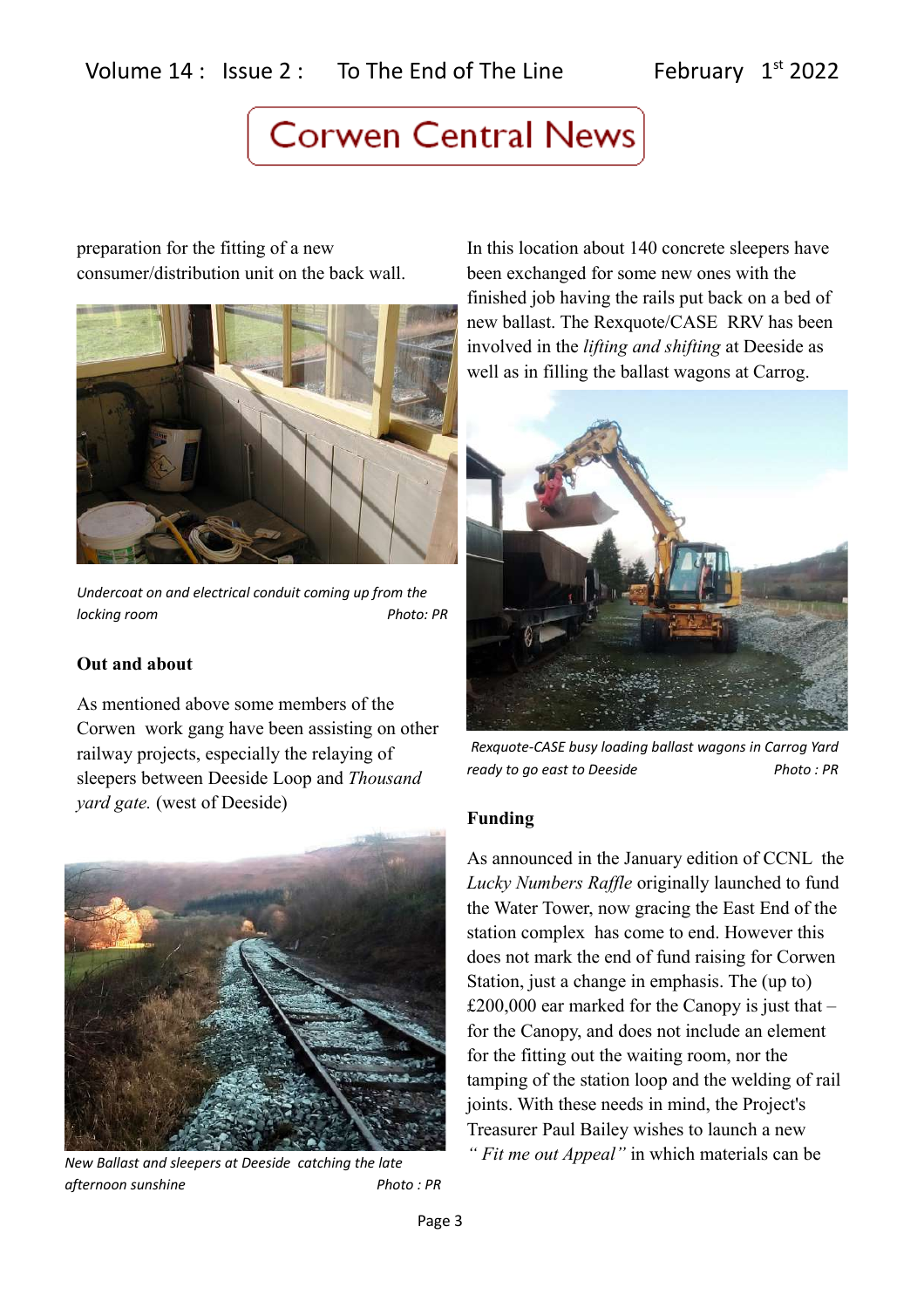sponsored such as a pack of wall tiles, a pot or pots of paint, toilet bowls, hand wash sinks, taps, mastic, floor covering, internal doors ,waiting room seats, electrical fittings, plumbing requisites and so on. Details are available from Paul Bailey at the usual address. **The appeal is currently set to raise £12,000.**



Also being promoted by Paul is the repurchase of the 50 ton Cowans Sheldon diesel hydraulic crane, the only working example of a batch (originally oil fired steam) built for the War Department in 1943. It was later sold to British Railways' London Midland Region in 1960 and subsequently converted from steam to dieselhydraulic in May 1986. It later served its time at Plymouth Laira TMD on engine lifting and replacement duties for the Class 50 diesel electric locomotives, being withdrawn from there in the early 1990s when the last of the Class 50s was retired from service. From Laira the crane made its

way to Llangollen and was used mainly for lifting heavy locomotive parts such as frames and boilers



*Crane at work in Llangollen Yard in 2018 Photo : JP*

The crane was subsequently bought by Sandbach Commercial Dismantlers Ltd, (SCD) at the auction of the PLC assets in May 2021.

With the support of the Llangollen Railway Trust ,SCD have very kindly agreed to repayment over a 10 year term, including the opportunity to offset this against weighing in of day-to-day LR scrap. However, it would be better to complete the repurchase sooner and not put further on SCD's generosity. Promises of £5,000 have already been made informally and sales of scrap to SCD have raised another £3,000. The target is to raise another £15,000 and secure the crane's future as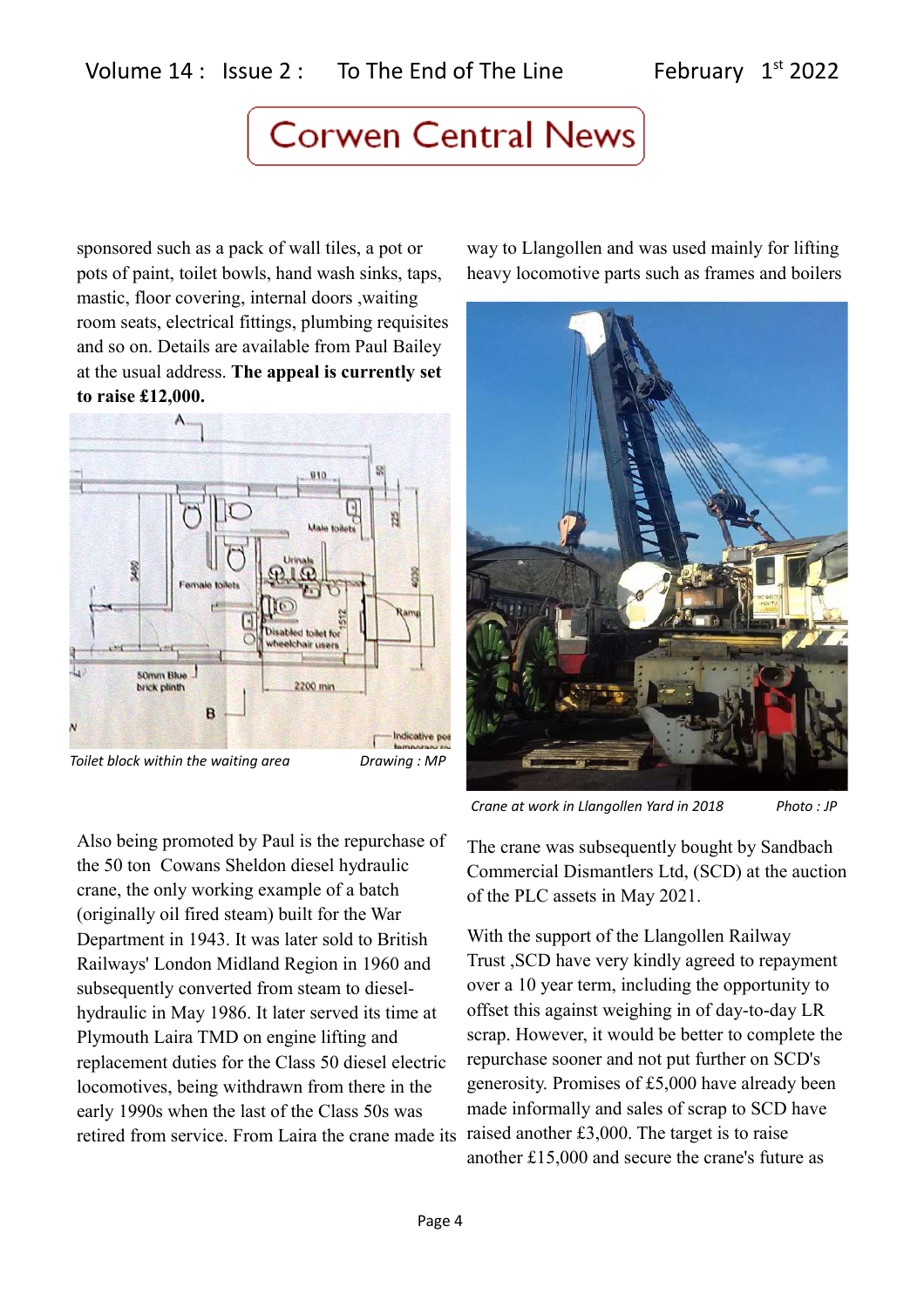soon as is practicable. If you would like to support Colonial American folk lore where the January's this project then details are available from Paul Bailey.

*For donations to* **the Corwen Project especially the Canopy Appeal and "Fit me Out" -** *Please make cheques payable to CCRD (Corwen Central Railway Development ) and forward to the Llangollen Railway Trust, The Station, Abbey Road, Llangollen, LL20 8NS*

*For the 50 Ton Crane Appeal please make cheques payable to the Llangollen Railway Trust and send them to the above address.*

*If you want more details /payment options. on any of the appeals then please contact Paul Bailey on 01490 450271 or email ["paulbaileywincham@yahoo.co.uk"](mailto:paulbaileywincham@yahoo.co.uk)*

# **End Piece**

January 16th 2022 saw the rising of the *"Wolf Moon"*, captured on film by thousands of observers all around the world.



*Wolf Moon over Glastonbury Tor Photo : BBC News/Reuters*

This is the first full-moon of the year and its description is closely linked to Native and

full moon is named after the howling of hungry wolves lamenting the scarcity of food in midwinter. Other names for this month's full moon include *old moon and ice moon.*

The cycles of the lunar phases were just as important a method of timekeeping to the Native Americans as the longer solar cycle of the year (from which the modern Gregorian calendar is derived).

The number of Moon names differs slightly from place to place but many assign either 12 or 13 full moons to the year. These names were then adopted by the Colonial Americans and have entered popular culture.



*Phases of the Moon by James Reynolds (1846 -1860)*

The phases of the Moon are caused by the relative positions of the Moon, Sun and Earth.

As the Moon produces no visible light of its own, only the parts of the Moon that are lit up by other objects can be seen. A small amount of light comes from distant stars and the reflection of light from the Earth (known as Earthshine). However the main source of light for the Moon is the Sun.

At almost all times, half of the Moon is being lit up by the Sun, but this need not be the half that is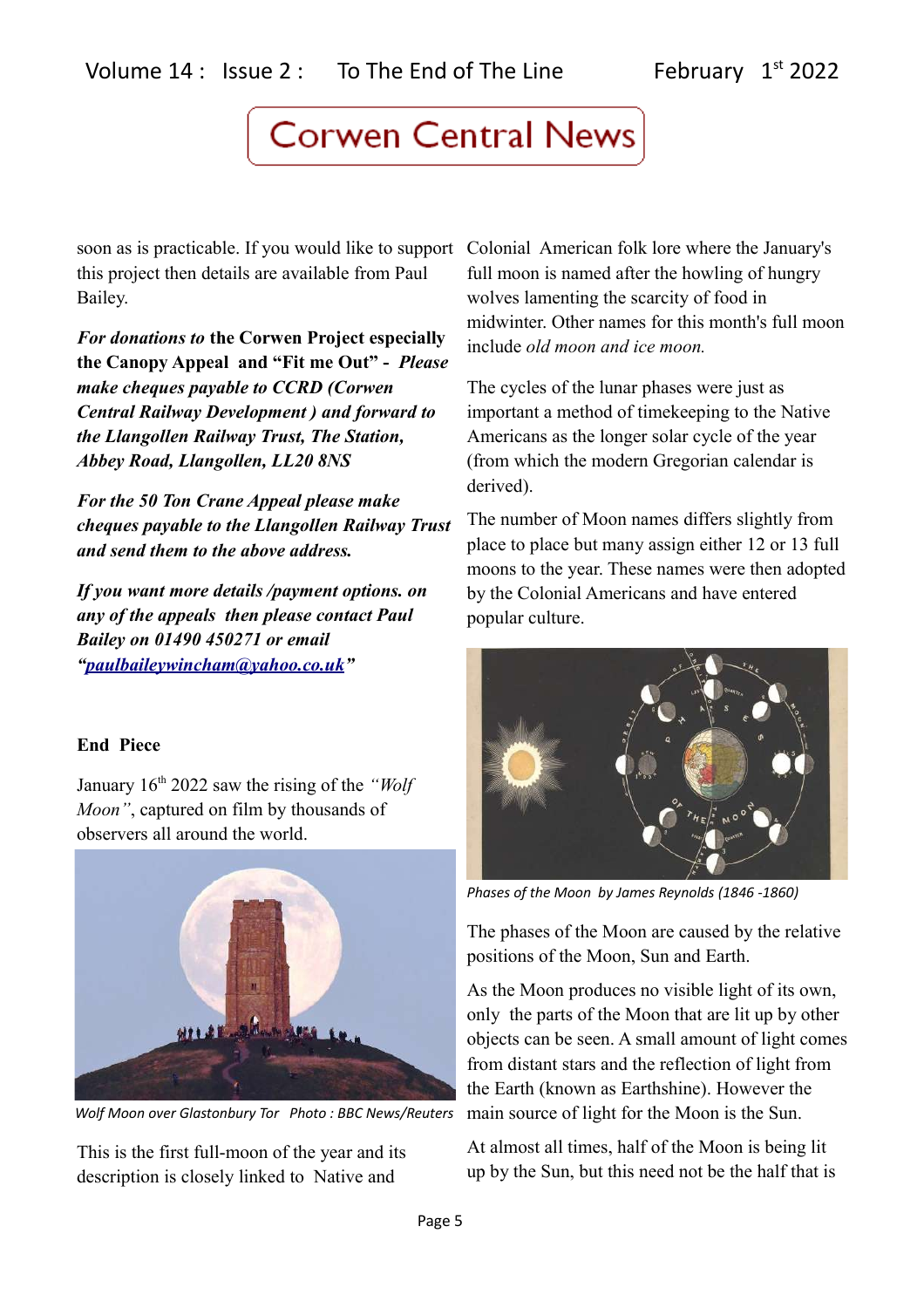facing towards the Earth. The only exception is during a lunar eclipse.

In between these, the Moon goes through multiple stages of partial illumination during its different phases. These are the banana-shaped **crescent Moon**, the D-shaped **quarter Moon (observed as a half-circle)** and the almost complete **gibbous Moon**.

Finally, each phase is also named after its position in the full 29.5 day cycle based on whether it is growing (waxing) or shrinking (waning).

# **The eight phases of the Moon in order are:**

- new Moon
- waxing crescent Moon
- first quarter Moon
- waxing gibbous Moon
- full Moon
- waning gibbous Moon
- last quarter Moon
- waning crescent Moon.

The full, quarter and new Moons are all the instants in time when the Moon is exactly fully, half or not at all illuminated from our perspective on Earth. The crescent and gibbous Moons each last approximately a week.

The Moon's phases and the months of the year are inextricably linked. It takes the Moon about 29.5 days to go through all of its phases, meaning that each month has on average one full moon (which occurs when the entire face of the Moon is illuminated by the Sun). This figure is *not* the same as the time it takes the Moon to orbit Earth – that's 27.3 days

The modern calendar (Gregorian Calendar) isn't quite in line with the Moon's phases, so sometimes

there more than one full moon in a month. This is sometimes known as a blue moon.

If the Moon is between the Earth and the Sun in its orbit, then the back side of the Moon is being lit up and the side facing the Earth is in darkness. This is called a **new Moon**. If the Moon is on the other side of the Earth compared to the Sun, then the near side of the Moon will be fully lit up: a **full Moon**.

The most popular names for the phases of the moon are now :

# *January: Wolf Moon*

January's full moon is named after the howling of hungry wolves lamenting the scarcity of food in midwinter.

# *February: Snow Moon*

February's typically cold, snowy weather in North America earned its full moon the name snow moon.



*Snow Moon - Young Photographer of the Year 2011 -Commended - Jessica Caterson*

# *March: Worm Moon*

Native Americans called this last full moon of winter the worm moon after the worm trails that